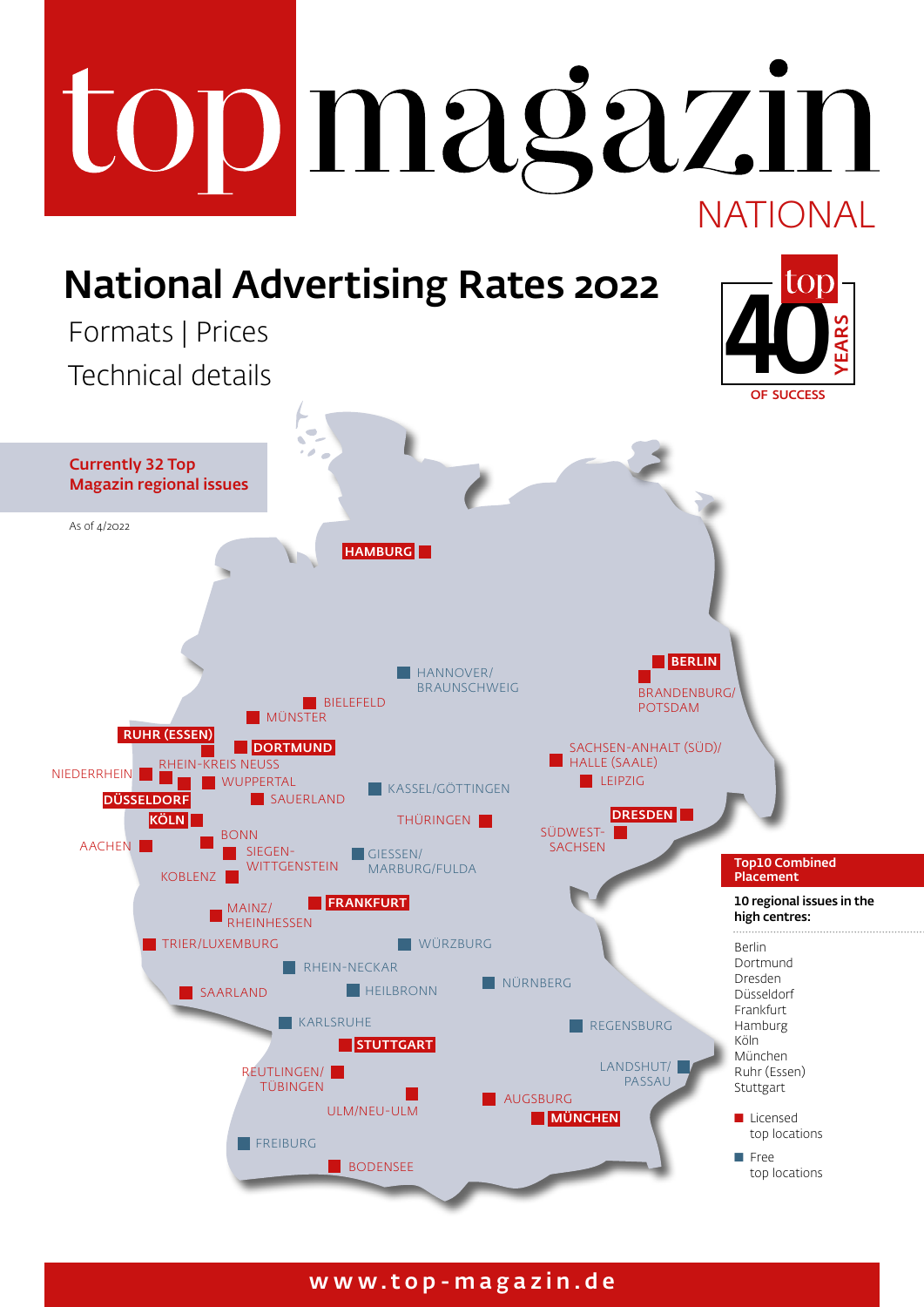# » Top quality

*Attractive, proven and sustainable*

## **Top profile**

Top Magazin – compelling factors in favour of Germany's biggest-circulation regional society magazine:

- On the market for over 40 years
- $\Box$  Currently 32 top regional issues
- **n** About 350,000 copies total circulation per quarter
- **n** Issued 4 times per year
- $\blacksquare$  Medium with high-class content, presentation and aspiration
- Ideal partner for spot-on advertising in upmarket target groups
- High regional and national prominence thanks to exclusive events

### **Top philosophy**

#### Top quality on the highest level

Top Magazine is an optical, haptic and sensual pleasure that gives us a break from digital everyday life. Designed for all those who value a successful mixture of exclusivity and regional down-to-earthness. In high-quality form we portrait well-known personalities and interesting companies, provide a varied selection of topics and worth knowing information, report on beautiful things in life as well as the latest from the fields:

- Art & Culture **n Business & People**
- Fashion & Beauty **n** Food & Drink
- Health & Wellness **n** Jewellery & Watches
- Leisure & Occasions Lifestyle & Interieur
- Technology & Living Travel & Sport
- 
- 
- 

### **Top network**

For its customers and business partners, Top Magazin organises exclusive events, to which celebrities and enthusiastic entrepreneurs are invited. These premium-events are the ideal platform for networking in an elegant setting and at unusual locations. Whatever your choice – Top Lounge, Top Summer Night, Cocktail Course, VIP Party, Top Cooking Event, Top Golf Tournament or Sports Event – you can be sure that all Top events are of the highest calibre.

### **Top uniqueness**

#### Consistent strategy

"Unique" says it all. 32 Top Magazin versions with over 95 per cent regional content in each issue and this for over 40 years. With a circulation of up to 25,000 copies per region, almost blanket coverage is achieved about 350,000 magazines nationwide: the ideal medium for spot-on advertising. Major brands trust in our strategy, as Top Magazin offers advertisers a great opportunity to run campaigns for high-grade products and services for specific target groups in regionally clearly demarcated markets. Whether you choose single locations, several cities (top Select) at the same time or ten top German cities (top10 with about 150,000 copies), we will prepare an offer tailored to your needs.

### Advertising with a long-term impact

Top Magazin delivers a three-month advertising impact per issue and the appropriate form of presentation for your specific needs. Whether you choose small custom formats, advertisements of different sizes or multi-page PR journalism, you can be assured of an outstanding price/ performance ratio for presentations with exclusive styling.

### **Top online / Top social media**

In addition, you can publish your advertisements/ PR articles online at www.top-magazin.de or promote your products through a presence on Instagram (price on request).

Online placements and social media posts are not only possible in combination with print bookings, but also separately.

### **Top distribution**

#### Large coverage and aimed at specific target groups

Thanks to its selective distribution, Top Magazin achieves a large coverage with little wastage. In addition, a high-level target group, such as opinion leaders and multipliers, are personally addressed in VIP mailings. Top Magazin is additionally presented and/or issued through the following channels:

- Car dealerships n Luxury retailers
- Doctors' surgeries and hospitals **n** Magazine trade
- 
- Financial service providers **n** Standard subscription
- 
- "Lesezirkel" subscription
- 
- 
- Events **n Restaurants** 
	-
- Hotels n → Nellness centres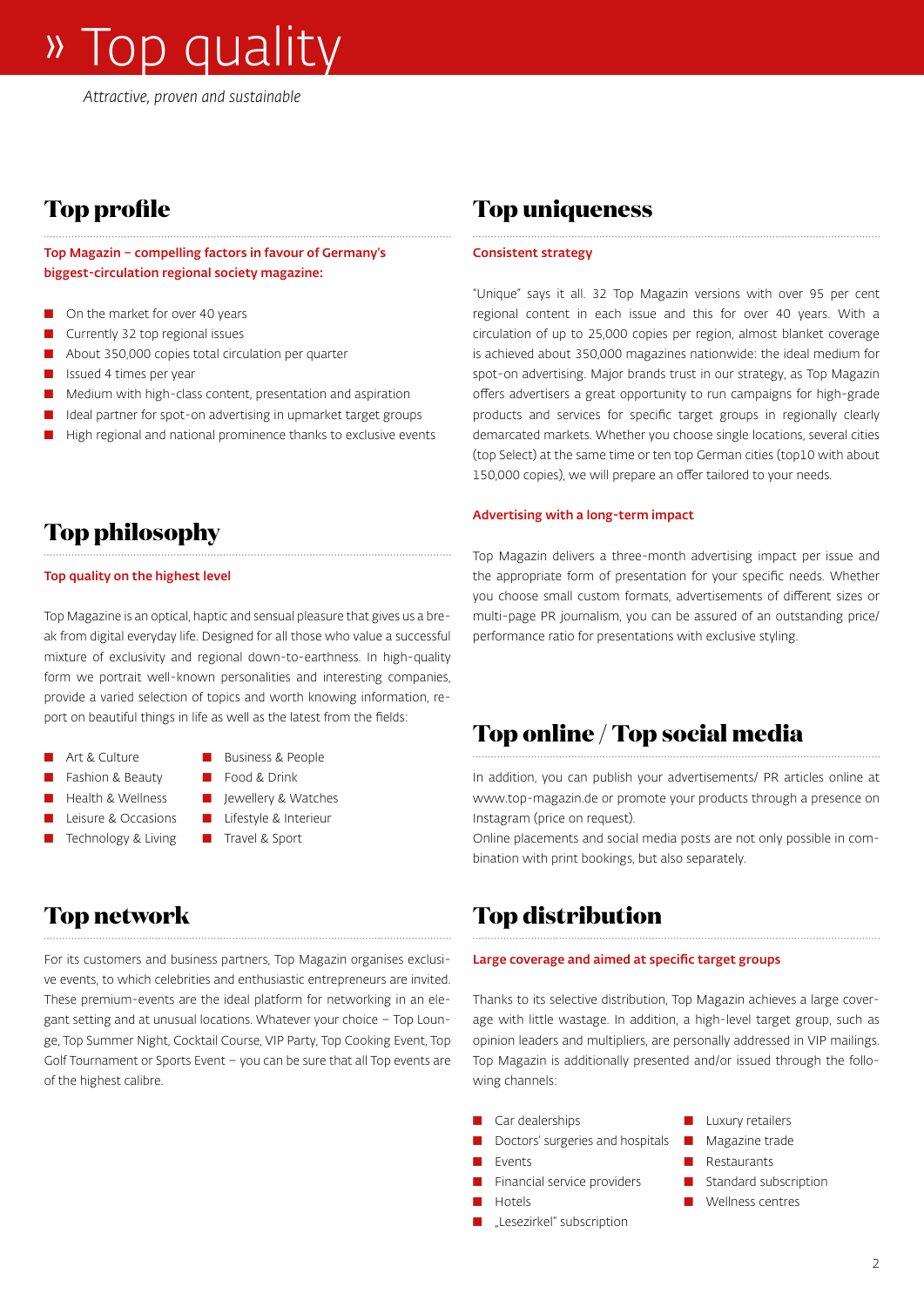*Confirmed by an ongoing online reader survey*

## **Top reader profile**

The online (ongoing) survey is carried out among the top magazin readers. The data were evaluated in conformity with data protection legislation by Top of the Tops in Bonn. Here are some of the findings (facts) from the Top reader survey per 30.11.2021:

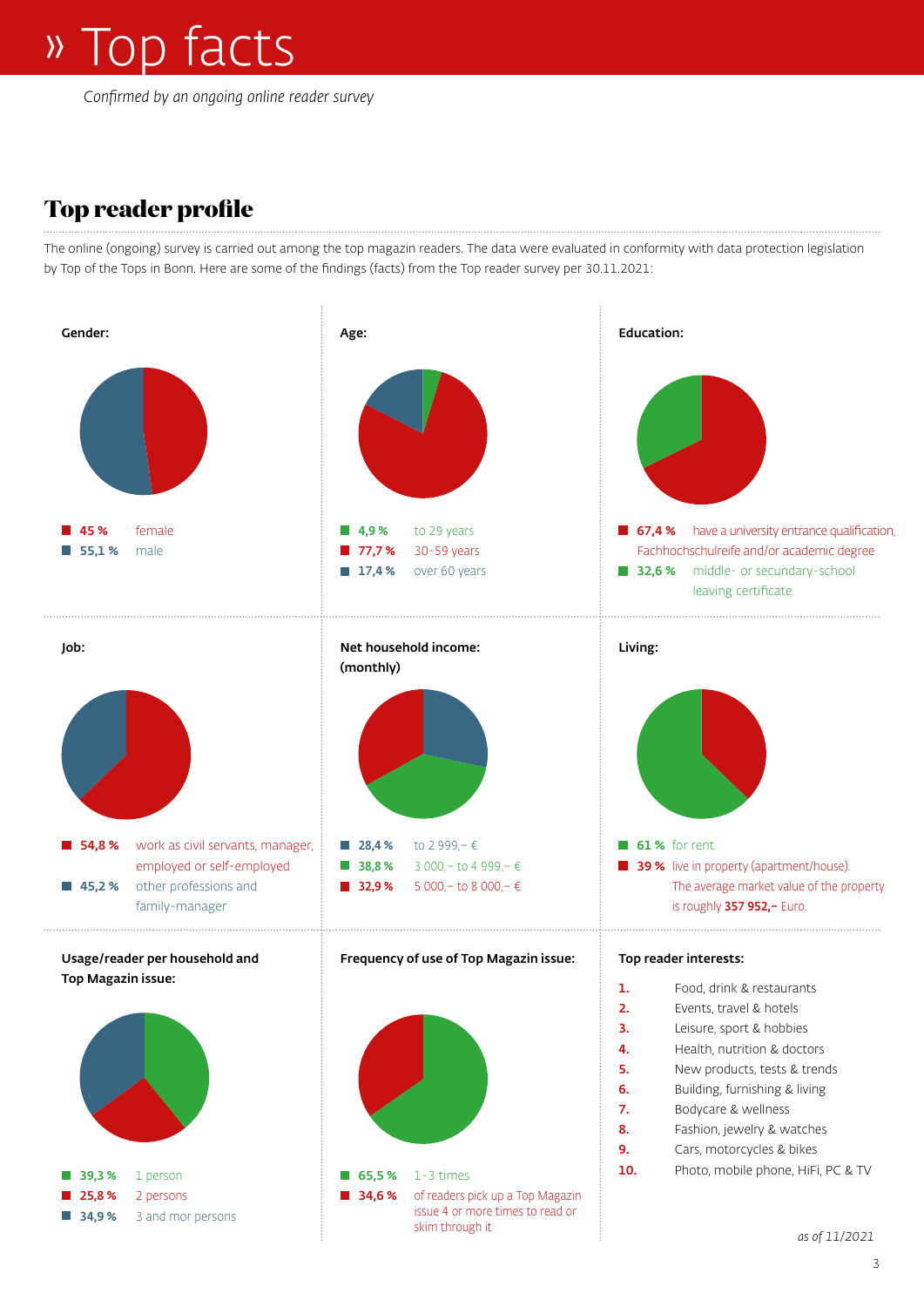## » Top facts

*Confirmed by an ongoing online reader survey*

## **Top reader profile**

The online (ongoing) survey is carried out among the top magazin readers. The data were evaluated in conformity with data protection legislation by Top of the Tops in Bonn. Here are some of the findings (facts) from the Top reader survey per 30.11.2021:

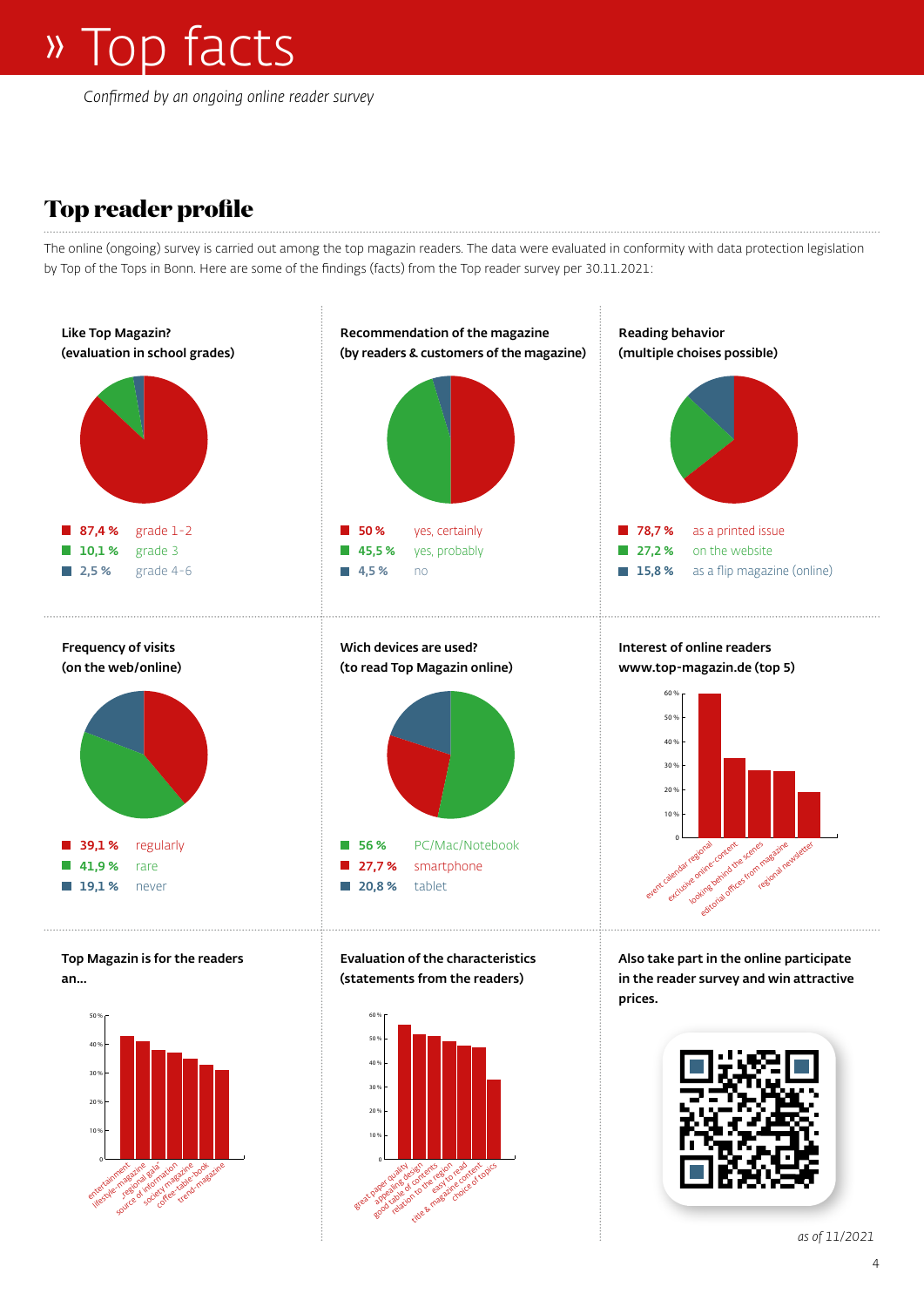| <b>Top Magazin regional publishing</b><br>(The top10 Combined Placement is contained in the issues marked in blue.) |  |                                                                                                                    |                                                                                                                          | <b>Advertising prices, 4 colours</b><br>(custom formats available on request)                                                   |                                                                                                                      |                                                                                                                   |
|---------------------------------------------------------------------------------------------------------------------|--|--------------------------------------------------------------------------------------------------------------------|--------------------------------------------------------------------------------------------------------------------------|---------------------------------------------------------------------------------------------------------------------------------|----------------------------------------------------------------------------------------------------------------------|-------------------------------------------------------------------------------------------------------------------|
|                                                                                                                     |  |                                                                                                                    |                                                                                                                          | Format                                                                                                                          | <b>Direct price Agency price</b>                                                                                     |                                                                                                                   |
| Top Magazin Aachen<br>Medien Bonn GmbH<br>$c/O$ MBF<br>Adenauerallee 87<br>53113 Bonn                               |  | T. (02 28) 28 62 97-00<br>F. (02 28) 28 62 97-07<br>aachen@top-magazin.de<br>www.top-magazin-aachen.de             | Circulation: 8 000<br>Sales price: 5,00 €<br>Publisher and Editor: Timo Kazmierczak<br>Editor: Frank Tolksdorf           | U4<br>U3<br>U <sub>2</sub><br>$2/1$ -Page<br>$1/1$ -Page<br>$1/2$ -Page<br>$1/3$ -Page<br>$1/4$ -Page                           | 2 990,-€<br>2 690,-€<br>2 790,-€<br>2 990,-€<br>$1990 -$ €<br>$1290 -$ €<br>990,-€<br>$690 - \epsilon$               | 3 490,-€<br>3 190 -€<br>3 290,-€<br>3 490,-€<br>2 290,-€<br>1490 -€<br>$1190 -$ €<br>790,-€                       |
| Top Magazin Augsburg<br>Medien Bonn GmbH<br>c/o MBE<br>Adenauerallee 87<br>53113 Bonn                               |  | T. (02 28) 28 62 97-00<br>F. (02 28) 28 62 97-07<br>augsburg@top-magazin.de<br>www.top-magazin-augsburg.de         | Circulation: 10 000<br>Sales price: 5,00 €<br>Publisher and Editor: Timo Kazmierczak<br>Editor: Dominik Bures            | U4<br>U3<br>U <sub>2</sub><br>$2/1$ -Page<br>$1/1$ -Page<br>$1/2$ -Page<br>$1/3$ -Page<br>$1/4$ -Page                           | 2 990,-€<br>$2690 -$ €<br>2 790,-€<br>2 990,-€<br>$1990 -$ €<br>$1290 -$ €<br>990,-€<br>$690 - \epsilon$             | 3 490,-€<br>3 190,-€<br>3 290 - €<br>3490,-€<br>2 290,-€<br>1490,-€<br>1 190,-€<br>790 - €                        |
| <b>Top Magazin Berlin (top10)</b><br>RAZ Verlag und Medien GmbH<br>Am Borsigturm 15<br>13507 Berlin                 |  | T. (030) 4 37 77 82-20<br>F. (030) 4 37 77 82-22<br>berlin@top-magazin.de<br>www.top-magazin-berlin.de             | Circulation: 15 000<br>Sales price: 7,00 €<br>Publisher: Jürgen Blunck                                                   | U4<br>U2, U3<br>$2/1$ -Page<br>$1/1$ -Page<br>$1/2$ -Page<br>$1/3$ -Page<br>$1/4$ -Page<br>$1/6$ -Page                          | 4 380,-€<br>$3520 -$ €<br>4 590,-€<br>$2980 -$ €<br>$1710 - \epsilon$<br>$1240 - \epsilon$<br>$860 - E$<br>$620 - 6$ | $5153 - E$<br>4 141,-€<br>5400 - €<br>$3505 -$ €<br>$2012 - E$<br>$1459 -$ €<br>$1012 - 6$<br>729.-€              |
| Top Magazin Bielefeld<br>Wolter Medien GmbH & Co. KG<br>Wallbrink 10<br>33803 Steinhagen                            |  | $T.$ (05 21) 9 67 07-7<br>F. $(0521)96707 - 80$<br>bielefeld@top-magazin.de<br>www.top-magazin-bielefeld.de        | Circulation: 12 000<br>Sales price: 5,00 €<br>Publisher: Pierre Wolter<br>*) 1/2 Page only available within type<br>area | U4<br>U3<br>U <sub>2</sub><br>$2/1$ -Page<br>$1/1$ -Page<br>$1/2$ -Page $*$<br>$1/3$ -Page<br>$1/4$ -Page                       | 3 200 - €<br>2 800 - €<br>$2800 -$ €<br>3 200,-€<br>1995 -€<br>$1395 -$ €<br>$1195 - 6$                              | 3765 - €<br>3 295 - €<br>3 295 - €<br>3765 - €<br>2 3 50 - €<br>1640 -€<br>1400 -€                                |
| Top Magazin Bodensee<br>RS Verlag & Marketing GmbH<br>Schachener Straße 185<br>88131 Lindau (Bodensee)              |  | T. (0 15 20) 1 89 27 14<br>bodensee@top-magazin.de<br>www.top-magazin.de                                           | Circulation: 8 000<br>Sales price: 6,00 €<br>Publisher: Rolf Schlett                                                     | U4<br>U <sub>3</sub><br>U <sub>2</sub><br>$2/1$ -Page<br>$1/1$ -Page<br>$1/2$ -Page<br>$1/3$ -Page<br>$1/4$ -Page               | 3 490 €<br>2 990,-€<br>2 990,-€<br>2 990 - €<br>1 990 -€<br>$1290 -$ €<br>890,-€<br>590,-€                           | 3490 -€<br>2 990 - €<br>2 990 - €<br>2 990 - €<br>1990 -€<br>1 290 -€<br>890,-€<br>590,-€                         |
| Top Magazin Bonn<br>Medien Bonn GmbH<br>$C/O$ MBE<br>Adenauerallee 87<br>53113 Bonn                                 |  | T. (02 28) 28 62 97-00<br>F. (02 28) 28 62 97-07<br>bonn@top-magazin.de<br>www.top-magazin-bonn.de                 | Circulation: 10 000<br>Sales price: 5,00 €<br>Publisher and Editor: Timo Kazmierczak                                     | U4<br>U3<br>U <sub>2</sub><br>$2/1$ -Page<br>1/1-Page<br>$1/2$ -Page<br>$1/3$ -Page<br>$1/4$ -Page                              | 2 990,-€<br>2 690,-€<br>2 790,-€<br>2 990,-€<br>1 990,-€<br>1 290,-€<br>990,-€<br>$690 - E$                          | 3 490,-€<br>$3190 - \epsilon$<br>$3290 -$ €<br>3 490,-€<br>2 290,-€<br>1490,-€<br>$1190-€$<br>790,-€              |
| Top Magazin Brandenburg/Potsdam<br>RAZ Verlag und Medien GmbH<br>Am Borsigturm 15<br>13507 Berlin                   |  | T. (030) 4 37 77 82-20<br>F. $(030)$ 4 37 77 82-22<br>brandenburg@top-magazin.de<br>www.top-magazin-brandenburg.de | Circulation: 10 000<br>Sales price: 5,00 €<br>Publisher: Jürgen Blunck                                                   | U4<br>U <sub>2</sub> , U <sub>3</sub><br>$2/1$ -Page<br>$1/1$ -Page<br>$1/2$ -Page<br>$1/3$ -Page<br>$1/4$ -Page<br>$1/6$ -Page | $4060 - \epsilon$<br>$3370 - €$<br>4 190,-€<br>$2660 - \epsilon$<br>$1660 -$ €<br>$1180-€$<br>$810 - 6$<br>590,-€    | 4777,-€<br>3 965,-€<br>4 929,-€<br>$3121 - 6$<br>$1953 -$ €<br>$1388 -$ €<br>953,- $\epsilon$<br>$694 - \epsilon$ |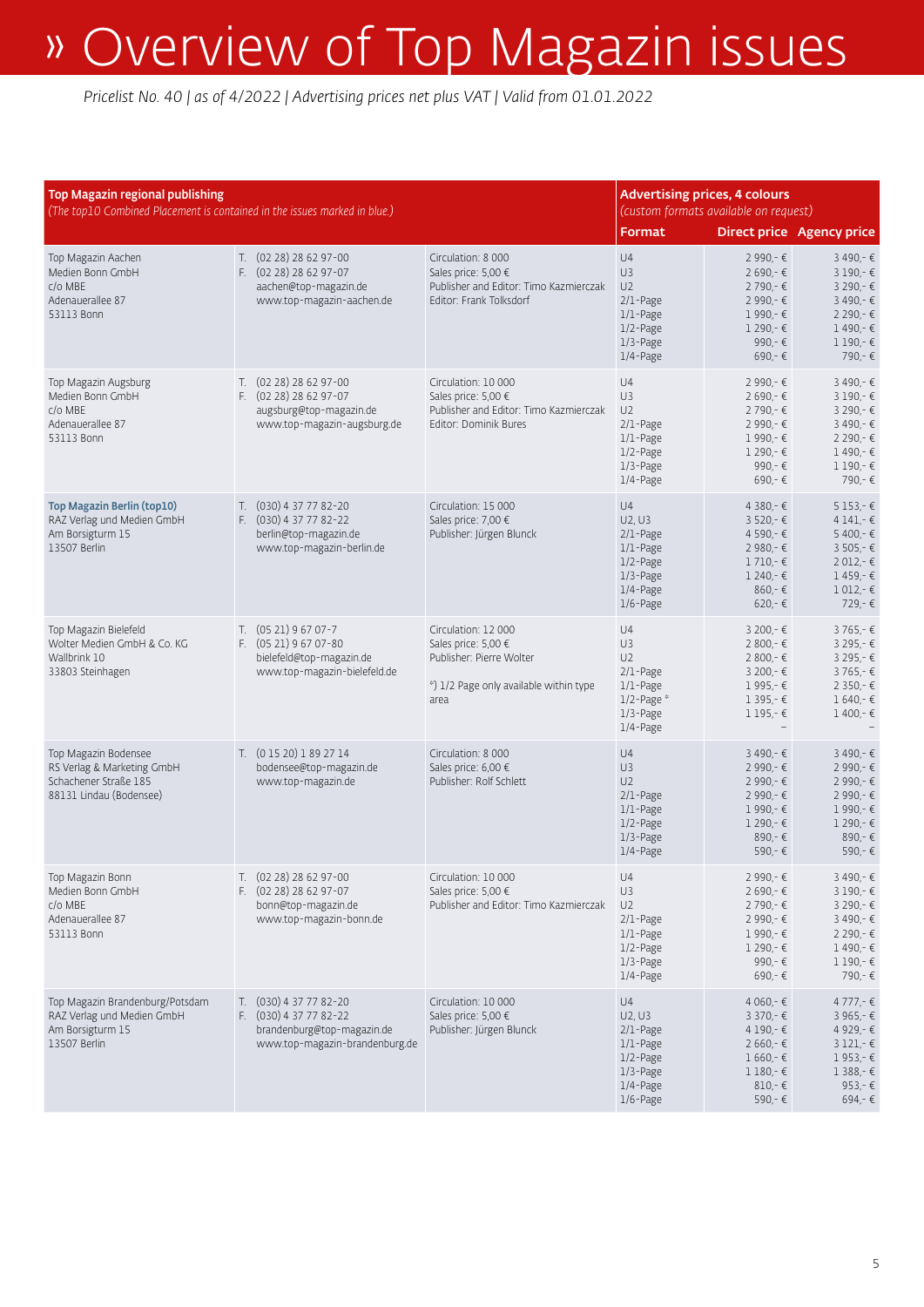| Top Magazin regional publishing<br>(The top10 Combined Placement is contained in the issues marked in blue.)                                  |  |                                                                                                                                                   |                                                                                                                                                                                                       | <b>Advertising prices, 4 colours</b><br>(custom formats available on request)                                        |                                                                                                                             |                                                                                                                                              |
|-----------------------------------------------------------------------------------------------------------------------------------------------|--|---------------------------------------------------------------------------------------------------------------------------------------------------|-------------------------------------------------------------------------------------------------------------------------------------------------------------------------------------------------------|----------------------------------------------------------------------------------------------------------------------|-----------------------------------------------------------------------------------------------------------------------------|----------------------------------------------------------------------------------------------------------------------------------------------|
| Top Magazin Dortmund (top10)<br>BIC Media GmbH & Co. KG<br>Hohe Straße 6<br>44139 Dortmund                                                    |  | T. (02 31) 5 86 80 80 70<br>F. (02 31) 5 86 80 80 79<br>dortmund@top-magazin.de<br>www.top-magazin-dortmund.de<br>facebook.com/TopMagazinDortmund | Circulation: 10 000<br>Sales price: 7,00 €<br>Publisher: Falk Bickel                                                                                                                                  | Format<br>U4<br>U3<br>U <sub>2</sub><br>$2/1$ -Page<br>$1/1$ -Page<br>$1/2$ -Page<br>$1/3$ -Page<br>1/4-Page         | $3490 -$ €<br>$2690 -$ €<br>2 990,-€<br>$2890 - \epsilon$<br>$2190 -$ €<br>$1350 - \epsilon$<br>990 $-F$<br>750,-€          | <b>Direct price Agency price</b><br>$4100 -$ €<br>$3100 - 6$<br>$3500 -$ €<br>$3400 - 6$<br>$2577 -$ €<br>$1588 - €$<br>$1165 -$ €<br>882,-€ |
| Top Magazin Dresden (top10)<br>progressmedia Verlag und<br>Werbeagentur GmbH<br>Antonstraße 2<br>01097 Dresden                                |  | T. (03 51) 89 69 09 00<br>F. (03 51) 89 69 09 11<br>dresden@top-magazin.de<br>www.top-magazin-dresden.de                                          | Circulation: 10 000<br>Sales price: 5,00 €<br>Publisher: Roland Hess                                                                                                                                  | U4<br>U3<br>U <sub>2</sub><br>$2/4$ -Page<br>$1/1$ -Page<br>$1/2$ -Page<br>$1/3$ -Page<br>$1/4$ -Page                | $3800 -$ €<br>$2690 -$ €<br>$2890 - \epsilon$<br>$2990 -$ €<br>$1990 -$ €<br>$1390 -$ €<br>$1090 -$ ∈<br>795,-€             | 4 190,-€<br>3 090,-€<br>3 290,-€<br>3490,-€<br>2 290,-€<br>1490,-€<br>1 290,-€<br>990,-€                                                     |
| Top Magazin Düsseldorf (top10)<br>Rheinische Post Verlagsgesellschaft mbH F. (02 11) 5 05 10 28 90<br>Zülpicher Straße 10<br>40196 Düsseldorf |  | T. (02 11) 5 05 28 90<br>duesseldorf@top-magazin.de<br>www.top-magazin-duesseldorf.de                                                             | Circulation: 10 000<br>Sales price: 5,00 €<br>Contact: Sabrina Schneider                                                                                                                              | U4<br>U3<br>U <sub>2</sub><br>$2/1$ -Page<br>$1/1$ -Page<br>$1/2$ -Page<br>$1/3$ -Page<br>$1/4$ -Page                | 2 990,-€<br>$2690 -$ €<br>2 790,-€<br>2 990,-€<br>$1990 -$ €<br>$1290 -$ €<br>990 $- E$<br>$690 - \epsilon$                 | 3 490,-€<br>$3190 - \epsilon$<br>3 290 - €<br>$3490 -$ €<br>$2290 -$ €<br>1490,-€<br>1190 -€<br>790 - €                                      |
| Top Magazin Frankfurt (top10)<br>FourReasons Media oHG<br>Meisengasse 28<br>60313 Frankfurt                                                   |  | T. (069) 97 67 18 82<br>F. (069) 97 67 18 83<br>info@top-frankfurt.de<br>www.top-magazin-frankfurt.de                                             | Circulation: 25 000<br>Sales price: 7,00 €<br>Prices applicable only to advertisements,<br>PR ineligible for agency discounts, plus<br>production cost subsidy.<br>1/1-Page 690,- €, 2/1-Page 980,- € | U4<br>U3<br>U <sub>2</sub><br>$2/1$ -Page<br>$1/1$ -Page<br>$1/2$ -Page<br>1/3-Page<br>1/4-Page                      | on request<br>on request<br>on request<br>7 580 - €<br>3790,-€<br>$2890 - \epsilon$<br>$2140-€$                             | on request<br>on request<br>on request<br>8 9 20 - €<br>4 4 60,- €<br>3 3 9 0, − €<br>$2520 - \epsilon$                                      |
| Top Magazin Hamburg (top10)<br>RAZ Verlag und Medien GmbH<br>Am Borsigturm 15<br>13507 Berlin                                                 |  | T. (030) 4 37 77 82-20<br>F. (030) 4 37 77 82-22<br>hamburg@top-magazin.de<br>www.top-magazin-hamburg.de                                          | Circulation: 12 000<br>Sales price: 7,00 €<br>Publisher: Jürgen Blunck                                                                                                                                | U4<br>U2, U3<br>$2/1$ -Page<br>$1/1$ -Page<br>$1/2$ -Page<br>$1/3$ -Page<br>1/4-Page<br>$1/6$ -Page                  | 4 060 = €<br>3 370 - €<br>$4190 -$ €<br>$2660 - \epsilon$<br>$1600 -$ €<br>$1180-€$<br>$810 - 6$<br>590,-€                  | 4777,-€<br>3 965,-€<br>4929 - €<br>$3121 - 6$<br>1882,-€<br>$1388 -$ €<br>$953 - €$<br>694 - €                                               |
| Top Magazin Koblenz<br>Medienwerk Koblenz GmbH<br>Görresstraße 2<br>56068 Koblenz                                                             |  | $T.$ $(0261)$ 97 36 76-0<br>F. $(0261)$ 97 36 76-33<br>koblenz@top-magazin.de<br>www.top-magazin-koblenz.de                                       | Circulation: 10 000<br>Sales price: $3,00 \in$<br>Publisher: Henrik Schneider                                                                                                                         | U4<br>U3<br>U <sub>2</sub><br>$2/1$ -Page<br>$1/1$ -Page<br>$1/2$ -Page<br>$1/3$ -Page<br>$1/4$ -Page                | $2490 -$ €<br>2 190 €<br>$2190 -$ €<br>$2690 - \epsilon$<br>$1690 -$ €<br>990,- $\epsilon$<br>790,-€                        | 2490,-€<br>$2190 -$ €<br>$2190 -$ €<br>2 690,-€<br>$1690-€$<br>990,-€<br>790,-€                                                              |
| Top Magazin Köln (top10)<br>Medien Bonn GmbH<br>c/o MBE<br>Adenauerallee 87<br>53113 Bonn                                                     |  | T. (02 28) 28 62 97-00<br>F. (02 28) 28 62 97-07<br>koeln@top-magazin.de<br>www.top-magazin-koeln.de                                              | Circulation: 16 000<br>Sales price: 6,00 €<br>Publisher: Timo Kazmierczak                                                                                                                             | U4<br>U3<br>U2<br>$2/1$ -Page<br>$1/1$ -Page<br>$1/2$ -Page<br>$1/3$ -Page<br>$1/4$ -Page                            | $3990 -$ €<br>$3990 -$ €<br>4 490,-€<br>5 990,- €<br>$3590 - \epsilon$<br>$2890 - \epsilon$<br>$1840-€$<br>$860 - \epsilon$ | 4790,-€<br>4790 -€<br>$5290 -$ €<br>$6890 - \epsilon$<br>$4190 -$ €<br>$3290 -$ €<br>$2190 -$ €<br>1 090,-€                                  |
| Top Magazin Leipzig<br>TopMedia Verlags GmbH<br>Hohmannstraße 7<br>04129 Leipzig                                                              |  | T. (03 41) 27 19 71 00<br>F. (03 41) 27 19 71 01<br>leipzig@top-magazin.de<br>www.top-magazin-leipzig.de                                          | Circulation: 8 000<br>Sales price: 5,00 €<br>Publisher: Ralf Langer, Guido Schulz                                                                                                                     | U4<br>U3<br>U <sub>2</sub><br>$2/1$ -Page<br>$1/1$ -Page<br>$1/2$ -Page<br>$1/3$ -Page<br>$2/3$ -Page<br>$1/4$ -Page | on request<br>on request<br>on request<br>$2545 - \epsilon$<br>$1295 - \epsilon$<br>$1995 - \epsilon$                       | on request<br>on request<br>on request<br>2994,-€<br>$1523 - €$<br>$2347 - €$                                                                |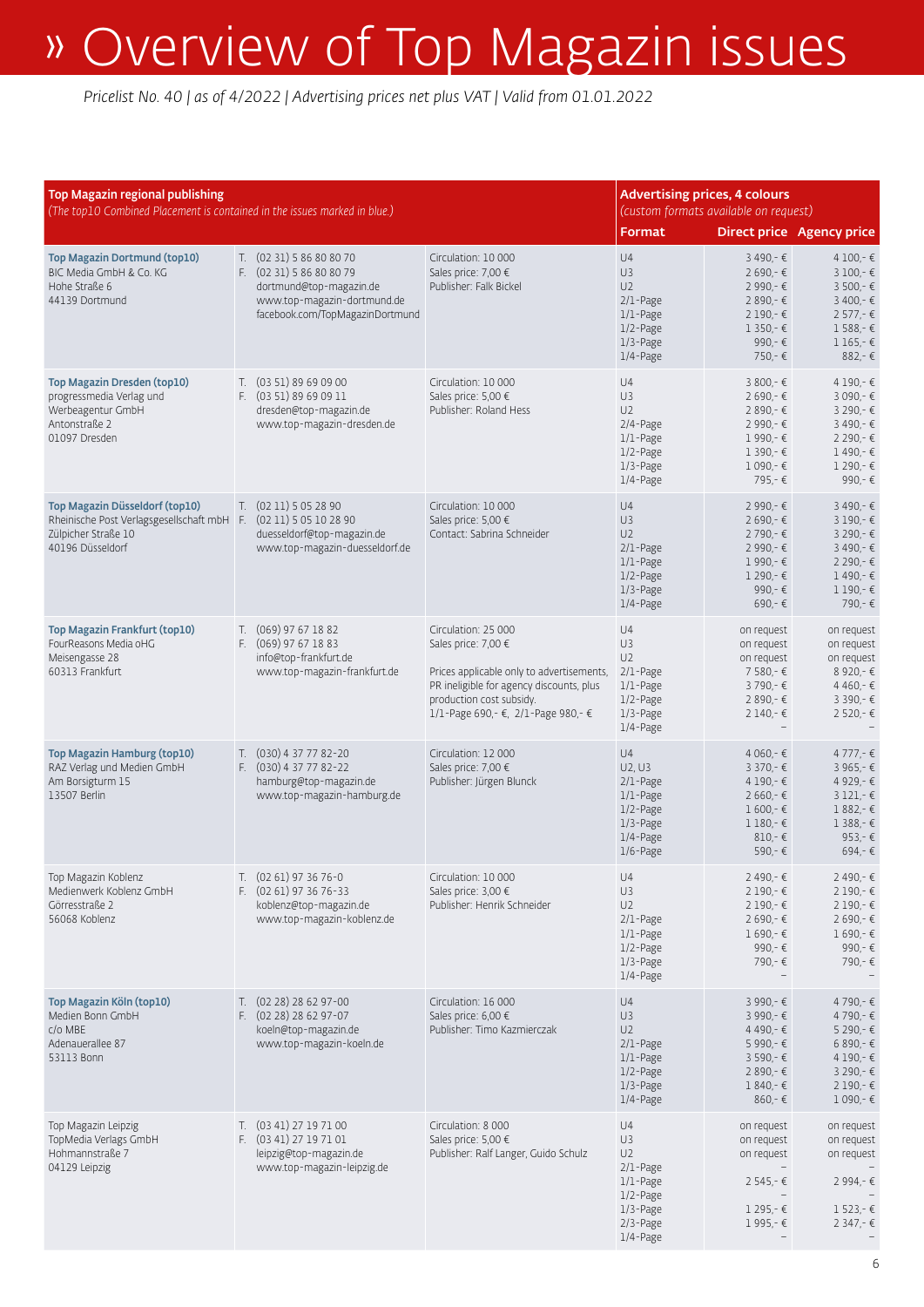| Top Magazin regional publishing<br>(The top10 Combined Placement is contained in the issues marked in blue.)  |                                                                                                                         |                                                                                                                                       | <b>Format</b>                                                                                                                 | <b>Advertising prices, 4 colours</b><br>(custom formats available on request)                                             | <b>Direct price Agency price</b>                                                                                                              |
|---------------------------------------------------------------------------------------------------------------|-------------------------------------------------------------------------------------------------------------------------|---------------------------------------------------------------------------------------------------------------------------------------|-------------------------------------------------------------------------------------------------------------------------------|---------------------------------------------------------------------------------------------------------------------------|-----------------------------------------------------------------------------------------------------------------------------------------------|
| Top Magazin Luxemburg<br>ChefEtage GmbH<br>Schönborn Str. 1<br>54295 Trier                                    | T. (06 51) 4 93 63 70-0<br>F. $(0651)$ 4 93 63 70-9<br>trier@top-magazin.de<br>www.top-magazin-trier.de                 | Circulation: 6 000<br>Sales price: 5,00 €<br>Publisher: Mark M. Eckert                                                                | U4<br>U <sub>3</sub><br>U <sub>2</sub><br>$2/1$ -Page<br>$1/1$ -Page<br>1/2-Page<br>$1/3$ -Page<br>$1/4$ -Page                | sold out<br>sold out<br>sold out<br>2 990,-€<br>1 990,-€<br>$1390 -$ €<br>990,- $\epsilon$<br>$690 - \epsilon$            | sold out<br>sold out<br>sold out<br>3490 -€<br>2 2 9 0, − €<br>1 590 -€<br>$1190-€$<br>790,-€                                                 |
| Top Magazin Mainz/Rheinhessen<br>ChefEtage GmbH<br>Schönborn Str. 1<br>54295 Trier                            | T. $(0651)4936370-0$<br>F. $(0651)$ 4 93 63 70-9<br>rheinhessen@top-magazin.de<br>www.top-magazin-rheinhessen.de        | Circulation: 6 000<br>Sales price: 5,00 €<br>Publisher: Mark M. Eckert                                                                | U4<br>U3<br>U <sub>2</sub><br>2/1 Seite<br>$1/1$ -Seite<br>1/2-Seite<br>1/3-Seite<br>1/4-Seite                                | 1990,-€<br>$1890 -$ €<br>$1890 -$ €<br>1990,-€<br>$1590 - E$<br>$1090 -$ €<br>790,-€<br>490,-€                            | 2 2 9 0, − €<br>2 190,-€<br>2 190,-€<br>2 2 9 0, − €<br>1790,-€<br>$1190 - 6$<br>890,-€<br>590,-€                                             |
| Top Magazin München (top10)<br>Verlag Fedra Sayegh<br>Vollmannstraße 40<br>81927 München                      | $T.$ (089) 92 33 30-0<br>F. (089) 92 33 30-30<br>muenchen@top-magazin.de<br>www.top-magazin-muenchen.de                 | Circulation: 12 000<br>Sales price: 6,50 €<br>Publisher: Fedra Sayegh<br>Editor-in-chief: Conny Konzack                               | U4<br>U3<br>U <sub>2</sub><br>$2/1$ -Page<br>$1/1$ -Page<br>$1/2$ -Page<br>$1/3$ -Page<br>$1/4$ -Page                         | 5 890,-€<br>$3960 -$ €<br>4 600 = €<br>$4170 - €$<br>2 990 - €<br>$1920 -$ €<br>1 590 -€<br>$1060 - \epsilon$             | $6315 - E$<br>4 3 9 0, − €<br>5 0 3 0 − €<br>4 900,-€<br>$3400 -$ €<br>$2190 -$ €<br>1830 -€<br>$1210 - 6$                                    |
| Top Magazin Münster<br>Simply the Best<br>Event & Verlags GmbH & Co. KG<br>Alter Steinweg 39<br>48143 Münster | $T.$ (02 51) 20 06-260<br>F. (02 51) 20 06-261<br>muenster@top-magazin.de<br>www.top-magazin-muenster.de                | Circulation: 8 000<br>Sales price: 5,00 €<br>Publisher: Thomas Straßburg                                                              | U4<br>U3<br>U <sub>2</sub><br>$2/1$ -Page<br>$1/1$ -Page<br>$1/2$ -Page<br>$1/3$ -Page<br>$1/4$ -Page                         | 3 490 €<br>3 090 €<br>3 090 €<br>3 090 €<br>$2090 -$ €<br>1490 -€<br>$1090 -$ €                                           | 4 105 -€<br>$3635 - E$<br>$3635 - E$<br>$3635 - E$<br>2459 - €<br>1753 - €<br>1 282 - €                                                       |
| Top Magazin Niederrhein<br>City Anzeigenblatt Krefeld GmbH<br>Königstraße 40<br>47798 Krefeld                 | T. (0 21 51) 65 99-52<br>$F.$ $(0 21 51) 65 99 - 41$<br>v.winkels@rheinische-post.de<br>www.top-magazin.de/niederrhein/ | Circulation: 12 000<br>Sales price: 5,00 €<br>Publisher: Veith Winkels                                                                | U4<br>U <sub>3</sub><br>U <sub>2</sub><br>$2/1$ -Page<br>$1/1$ -Page<br>$1/2$ -Page<br>$1/3$ -Page<br>$1/4$ -Page             | 2 690,-€<br>$2190 -$ €<br>$2190 -$ €<br>2 990 - €<br>$1890 - 6$<br>$1290 -$ €<br>990,- $\epsilon$<br>$690 - \epsilon$     | $3165 - E$<br>2 576 - €<br>2 576 - €<br>$3518 - E$<br>2 2 2 4 - €<br>$1518 - \epsilon$<br>$1165 - E$<br>$812 -$ €                             |
| Top Magazin Reutlingen/Tübingen<br>Rothrot Verlag<br>Kathleen Roth<br>Engelgasse 3<br>72108 Rottenburg        | T. (0 71 21) 3 30 57 50<br>F. (0 71 21) 3 30 57 51<br>reutlingen@top-magazin.de<br>www.top-magazin-reutlingen.de        | Circulation: 8 000<br>Sales price: 5,00 €<br>Publisher: Kathleen Roth, Bernhard Roth                                                  | U4<br>U3<br>U <sub>2</sub><br>$2/1$ -Page<br>$1/1$ -Page<br>$1/2$ -Page<br>$1/3$ -Page<br>$1/4$ -Page                         | 2 890,-€<br>2 390,-€<br>2 390,-€<br>2 890,-€<br>1790 -€<br>$1190-€$<br>890,-€<br>480,-€                                   | $3320 - €$<br>2750,-€<br>$2750 -$ €<br>$3390 -$ €<br>$2100 - E$<br>$1400 -$ €<br>$1060 -$ €<br>$570 - E$                                      |
| Top Magazin Rhein-Kreis Neuss<br>Verlag Marlies Wisbert<br>Münsterstraße 14<br>41460 Neuss                    | T. (0 21 31) 36 99 300<br>F. (0 21 31) 36 99 301<br>neuss@top-magazin.de<br>www.top-magazin-rheinkreisneuss.de          | Circulation: 8 000<br>Sales price: 5,00 €<br>Publisher: Marlies Wisbert<br>Editor: Nora Wisbert,<br>Nicole Barendt-Ley                | U4<br>U3<br>U <sub>2</sub><br>$2/1$ -Page<br>$1/1$ -Page<br>$1/2$ -Page<br>$1/3$ -Page<br>$1/4$ -Page                         | $2200 -$ €<br>$1850-€$<br>$1850-€$<br>$2890 -$ €<br>1790,-€<br>$1190-€$<br>890,-€<br>490,-€                               | $2590 -$ €<br>$2180-€$<br>$2180 - E$<br>3 3 9 0 .- €<br>$2090 -$ €<br>$1390 -$ €<br>$1050 -$ €<br>$570 - \epsilon$                            |
| Top Magazin Ruhr (top10)<br>Metropol-Verlag-Ruhr UG<br>(haftungsbeschränkt)<br>Selmastraße 16<br>45127 Essen  | T. (02 01) 17 89 37-60<br>F. (02 01) 17 89 37-59<br>ruhr@top-magazin.de<br>www.top-magazin-ruhr.de                      | Circulation: 15 000<br>Sales price: 6,00 €<br>Managing Director: Dennis Ihle<br>Publisher: Sven van Gelder<br>Editor: Ralf Schultheiß | U4<br>U3<br>U <sub>2</sub><br>$2/1$ -Page<br>$1/1$ -Page<br>$1/2$ -Page<br>1/3-Page (right)<br>1/3-Page (left)<br>$1/4$ -Page | 4 190,-€<br>$3190 - E$<br>$3190 - E$<br>4 000,- €<br>$2390 -$ €<br>$1490 -$ €<br>$1290 -$ €<br>990,- $\epsilon$<br>690,-€ | 4 9 2 9, - €<br>$3752 - \epsilon$<br>$3752 - \epsilon$<br>$4706 - \epsilon$<br>$2811 -$ €<br>$1750 -$ €<br>$1517 -$ €<br>$1160 -$ €<br>750,-€ |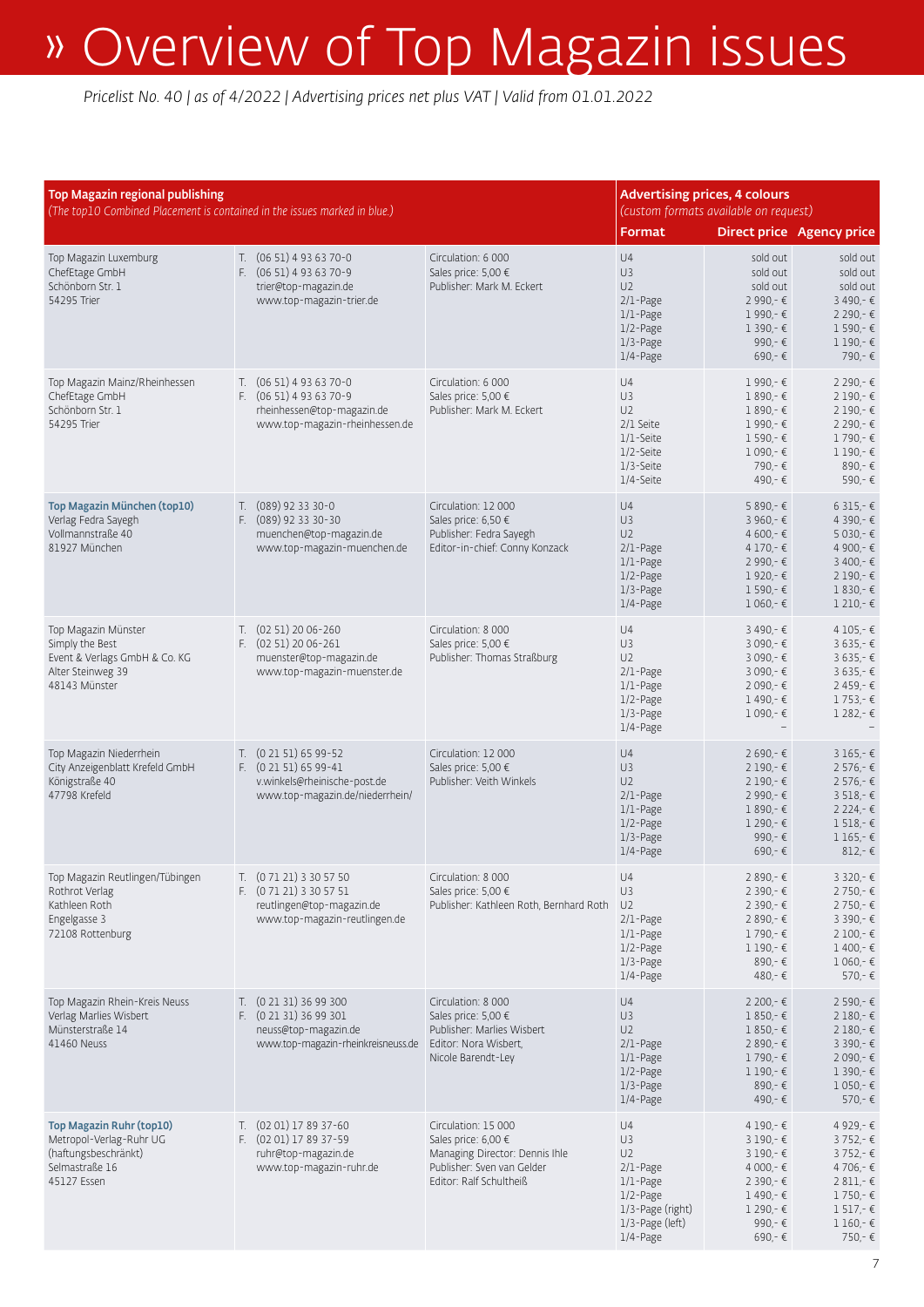| Top Magazin regional publishing<br>(The top10 Combined Placement is contained in the issues marked in blue.)    |  |                                                                                                                     |                                                                                                                                | <b>Format</b>                                                                                                        | <b>Advertising prices, 4 colours</b><br>(custom formats available on request)                                 | <b>Direct price Agency price</b>                                                                                        |
|-----------------------------------------------------------------------------------------------------------------|--|---------------------------------------------------------------------------------------------------------------------|--------------------------------------------------------------------------------------------------------------------------------|----------------------------------------------------------------------------------------------------------------------|---------------------------------------------------------------------------------------------------------------|-------------------------------------------------------------------------------------------------------------------------|
| Top Magazin Saarland<br>Top Magazin Saarland GmbH<br>Graf-Johann-Straße 23<br>66121 Saarbrücken                 |  | T. (06 81) 96 74 90<br>F. (06 81) 6 30 79<br>saarland@top-magazin.de<br>www.top-magazin-saarland.de                 | Circulation: 12 000<br>Sales price: 3,80 €<br>Publisher: Elke Schumann                                                         | U4<br>U3<br>U <sub>2</sub><br>$2/1$ -Page<br>$1/1$ -Page<br>$1/2$ -Page<br>$1/3$ -Page<br>$1/4$ -Page                | on request<br>on request<br>on request<br>$3580 - \epsilon$<br>$1790 -$ €<br>$1300 -$ €<br>950,- $\epsilon$   | on request<br>on request<br>on request<br>$4212 - €$<br>$2106 -$ €<br>$1530 -$ €<br>$1118 - 6$                          |
| Top Magazin Sachsen-Anhalt (Süd)/<br>Halle (Saale)<br>TopMedia Verlags GmbH<br>Hohmannstraße 7<br>04129 Leipzig |  | T. (03 41) 27 19 71 00<br>F. (03 41) 27 19 71 01<br>info@topmedia.gmbh<br>www.top-magazin.de/halle                  | Circulation: 6 000<br>Sales price: 5,00 €<br>Publisher: Ralf Langer, Guido Schulz                                              | U4<br>U3<br>U <sub>2</sub><br>$2/1$ -Page<br>$1/1$ -Page<br>$1/2$ -Page<br>$1/3$ -Page<br>$2/3$ -Page<br>$1/4$ -Page | on request<br>on request<br>on request<br>$2145 -$ €<br>$1095 -$ €<br>$1650 -$ €                              | on request<br>on request<br>on request<br>$2523 - \epsilon$<br>$1288 -$ €<br>$1941 - E$                                 |
| Top Magazin Sauerland<br>Brinkschulte Medien GmbH & Co. KG<br>Möhnestraße 55<br>59755 Arnsberg                  |  | $T.$ (0 29 32) 97 75-0<br>F. (0 29 32) 97 75-25<br>sauerland@top-magazin.de<br>www.top-magazin-sauerland.de         | Circulation: 10 000<br>Sales price: 5,00 €<br>Publisher: Axel Brinkschulte                                                     | U4<br>U3<br>U <sub>2</sub><br>$2/1$ -Page<br>$1/1$ -Page<br>$1/2$ -Page<br>$1/3$ -Page<br>$1/4$ -Page                | $3190 - E$<br>2 590,-€<br>$2890 -$ €<br>4 490 - €<br>$2490 -$ €<br>1 390 -€<br>$1190 - 6$<br>990,- $\epsilon$ | 3 190 -€<br>$2590 -$ €<br>2 890 - €<br>4490,-€<br>$2490 -$ €<br>$1390 -$ €<br>$1190 - \epsilon$<br>990,- $E$            |
| Top Magazin Siegen-Wittgenstein<br>WortWerk Siegen GmbH<br>Fürst-Johann-Moritz-Straße 14<br>57072 Siegen        |  | T. $(0271)$ 2 34 63 48<br>siegen@top-magazin.de<br>www.top-magazin-siegen.de                                        | Circulation: 10 000<br>Sales price: 4,50 €<br>Publisher: Melanie Heider                                                        | U4<br>U3<br>U <sub>2</sub><br>$2/1$ -Page<br>$1/1$ -Page<br>1/2-Page<br>$1/3$ -Page<br>$1/4$ -Page                   | 3 290,-€<br>2 790,-€<br>2 990 - €<br>$3190 - \epsilon$<br>$2190 -$ €<br>$1290 -$ €<br>890,-€                  | 3 870,-€<br>3 2 8 0, − €<br>$3510 - 6$<br>$3750 -$ €<br>$2570 -$ €<br>$1510-€$<br>$1040-€$                              |
| <b>Top Magazin Stuttgart</b><br>Verlag & Marketing GmbH<br>Zettachring 2<br>70567 Stuttgart                     |  | T. (07 11) 9 00 80 01<br>F. (07 11) 7 22 71 00<br>stuttgart@top-magazin.de<br>www.top-magazin-stuttgart.de          | Circulation: 20 000<br>Sales price: 6,00 €<br>Publisher: Kirsi Fee Wilhelm<br>* Format/page only available<br>within type area | U4<br>U3<br>U <sub>2</sub><br>$2/1$ -Page<br>$1/1$ -Page<br>$1/2$ -Page*<br>$1/3$ -Page*<br>$1/4$ -Page              | 4 290 - €<br>2 990,-€<br>3 590,-€<br>4 690,-€<br>$2590 -$ €<br>$1690 -$ €<br>$1350 -$ €                       | 5 0 50,-€<br>3 5 20, - €<br>$4230 - \epsilon$<br>$5520 - \epsilon$<br>$3050 -$ €<br>1990 -€<br>1 590,-€                 |
| Top Magazin Südwestsachsen<br>MBS Verlag<br>Lärchenweg 27<br>09244 Lichtenau                                    |  | T. (03 72 08) 88 98 85<br>F. (03 72 08) 88 98 86<br>mbs-verlag@top-magazin.de<br>www.top-magazin-suedwestsachsen.de | Circulation: 9 000<br>Sales price: 5,00 €<br>Publisher: Marliese Broicher-Sander                                               | U4<br>U3<br>U2<br>$2/1$ -Page<br>$1/1$ -Page<br>$1/2$ -Page<br>$1/3$ -Page<br>$1/4$ -Page                            | 4 200,-€<br>$3200 -$ €<br>$3200 -$ €<br>2 990,-€<br>2 190 -€<br>$1550 -$ €<br>$1190-€$<br>$550 - \epsilon$    | 4 940,-€<br>$3760 - E$<br>$3760 - E$<br>$3520 - \epsilon$<br>$2580 -$ €<br>$1824 - E$<br>$1400 -$ €<br>$650 - \epsilon$ |
| Top Magazin Thüringen<br>RÜBERG GmbH<br>Maximilian-Welsch-Straße 7<br>99084 Erfurt                              |  | $T.$ (03 61) 3 48 06-0<br>F. (03 61) 3 48 06-20<br>thueringen@top-magazin.de<br>www.top-thüringen.de                | Circulation: 16 000<br>Sales price: 4,50 €<br>Publisher: Peter Rüberg                                                          | U4<br>U3<br>U <sub>2</sub><br>$2/1$ -Page<br>$1/1$ -Page<br>$1/2$ -Page<br>$1/3$ -Page<br>$1/4$ -Page                | $3800 -$ €<br>$2800 -$ €<br>$2800 -$ €<br>3 900 €<br>$2190 -$ €<br>$1490 -$ €<br>$1090 -$ €<br>$370 - €$      | $3800 -$ €<br>$2800 -$ €<br>$2800 -$ €<br>$3900 -$ €<br>$2190 -$ €<br>$1490 -$ €<br>$1090 -$ €<br>$370 - €$             |
| Top Magazin Trier<br>ChefEtage GmbH<br>Schönborn Str. 1<br>54295 Trier                                          |  | $T.$ (06 51) 4 93 63 70-0<br>F. $(0651)$ 4 93 63 70-9<br>trier@top-magazin.de<br>www.top-magazin-trier.de           | Circulation: 8 000<br>Sales price: 5,00 €<br>Publisher: Mark M. Eckert                                                         | U4<br>U3<br>U <sub>2</sub><br>$2/1$ -Page<br>$1/1$ -Page<br>$1/2$ -Page<br>$1/3$ -Page<br>$1/4$ -Page                | sold out<br>sold out<br>sold out<br>2 990,-€<br>1 990,-€<br>1 390,-€<br>990,-€<br>690,-€                      | sold out<br>sold out<br>sold out<br>$3490 -$ €<br>$2290 -$ €<br>$1590 -$ €<br>$1190-€$<br>790,-€                        |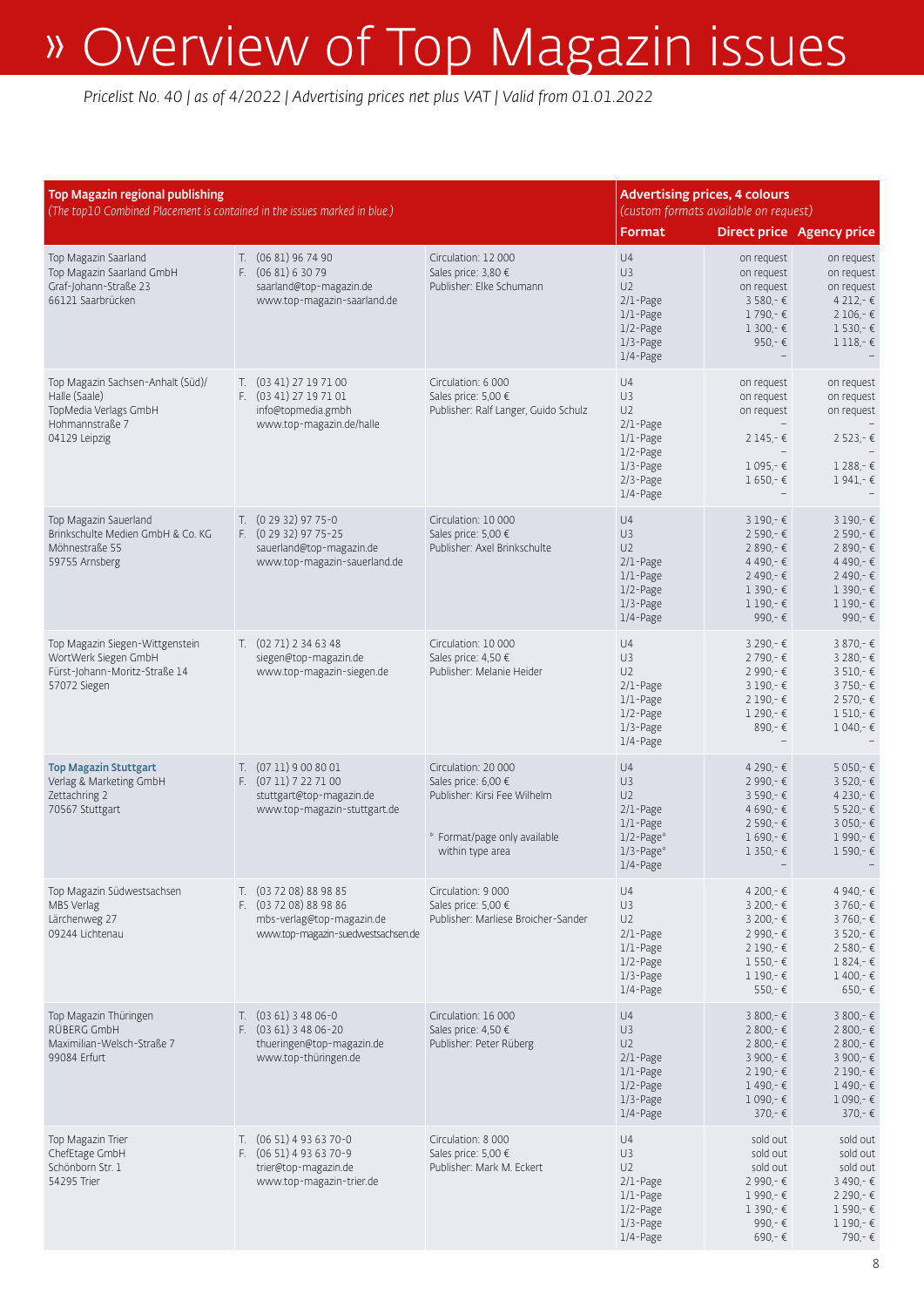*Pricelist No. 40 | as of 4/2022 | Advertising prices net plus VAT | Valid from 01.01.2022*

| Top Magazin regional publishing<br>(The top10 Combined Placement is contained in the issues marked in blue.) |                                                                                                         |                                                                              | <b>Advertising prices, 4 colours</b><br>(custom formats available on request)                                                 |                                                                                                                                                          |                                                                                                                           |  |
|--------------------------------------------------------------------------------------------------------------|---------------------------------------------------------------------------------------------------------|------------------------------------------------------------------------------|-------------------------------------------------------------------------------------------------------------------------------|----------------------------------------------------------------------------------------------------------------------------------------------------------|---------------------------------------------------------------------------------------------------------------------------|--|
|                                                                                                              |                                                                                                         |                                                                              | <b>Format</b>                                                                                                                 |                                                                                                                                                          | <b>Direct price Agency price</b>                                                                                          |  |
| Top Magazin Ulm/Neu-Ulm<br>HAG Verlag & Marketing GmbH<br>Einsteinstr. 59<br>89077 Ulm                       | T. (07 31) 39 94 95-0<br>F. (07 31) 39 94 95-20<br>ulm@top-magazin.de<br>www.top-magazin-ulm.de         | Circulation: 9 000<br>Sales price: 4,90 €<br>Publisher: Hermann Genth        | U <sup>4</sup><br>U <sub>3</sub><br>U <sub>2</sub><br>$2/1$ -Page<br>$1/1$ -Page<br>$1/2$ -Page<br>$1/3$ -Page<br>$1/4$ -Page | $3197 - E$<br>$2697 - \epsilon$<br>$2697 - \epsilon$<br>$3197 - E$<br>$2197 - E$<br>$1397 - €$<br>997.- $\epsilon$<br>$757 - \epsilon$                   | $3761 - E$<br>$3173 - E$<br>$3173 - E$<br>$3761 - E$<br>$2585 - \epsilon$<br>$1644 - \epsilon$<br>$1173 - €$<br>$891 - 6$ |  |
| Top Magazin Wuppertal<br>Rundschau Verlagsgesellschaft mbH<br>Johannisberg 7<br>42103 Wuppertal              | T. (02 02) 27 14 40<br>F. $(0202)$ 71 62 92<br>wuppertal@top-magazin.de<br>www.top-magazin-wuppertal.de | Circulation: 10 000<br>Sales price: 5,00 €<br>Managing Director: Lutz Rensch | U <sub>4</sub><br>U <sub>3</sub><br>U <sub>2</sub><br>$2/1$ -Page<br>$1/1$ -Page<br>$1/2$ -Page<br>$1/3$ -Page<br>$1/4$ -Page | $2190 - \epsilon$<br>$2020 - \epsilon$<br>$2020 - \epsilon$<br>$2540 - \epsilon$<br>$1630 - \epsilon$<br>$1060 - \epsilon$<br>870,-€<br>$460 - \epsilon$ | $2500 -$ €<br>$2330 -$ €<br>$2330 -$ €<br>$2950 - \epsilon$<br>$1880 - E$<br>$1220 -$ €<br>$1020 - E$<br>$510 - 6$        |  |

### **Issues and dates**

| <b>Issue</b> | Copy deadline                             | <b>Publication period</b> |
|--------------|-------------------------------------------|---------------------------|
| Spring issue | 20 days before publication / mid-Feburary | 01. – 30. March           |
| Summer issue | 20 days before publication / mid-May      | $01. - 30.$ June          |
| Autumn issue | 20 days before publication / mid-August   | $01. - 30.$ September     |
| Winter issue | 20 days before publication / mid-November | $01. - 30.$ December      |

Please ask the respective Top regional publisher for precise dates. We reserve the right to change these dates by up to 14 days.

### **Contact**

| Central office for combined placements in all above-mentioned Top Magazin issues / locations, terms and conditions |                              |                                                  |  |  |
|--------------------------------------------------------------------------------------------------------------------|------------------------------|--------------------------------------------------|--|--|
| Top of the Tops &                                                                                                  | T. +49 (0)2 28/96 96-230     | Managing Director: Ralf Kern                     |  |  |
| Top Magazin GmbH & Co. KG                                                                                          | F. +49 (0)2 28/96 96-242     | □※□<br>第22<br>Account-Managerin: Pegah Jahanmiri |  |  |
| Wenzelgasse 28                                                                                                     | E-Mail: info@top-magazin.de  |                                                  |  |  |
| 53111 Bonn                                                                                                         | Internet: www.top-magazin.de | www.top-magazin.de/agb                           |  |  |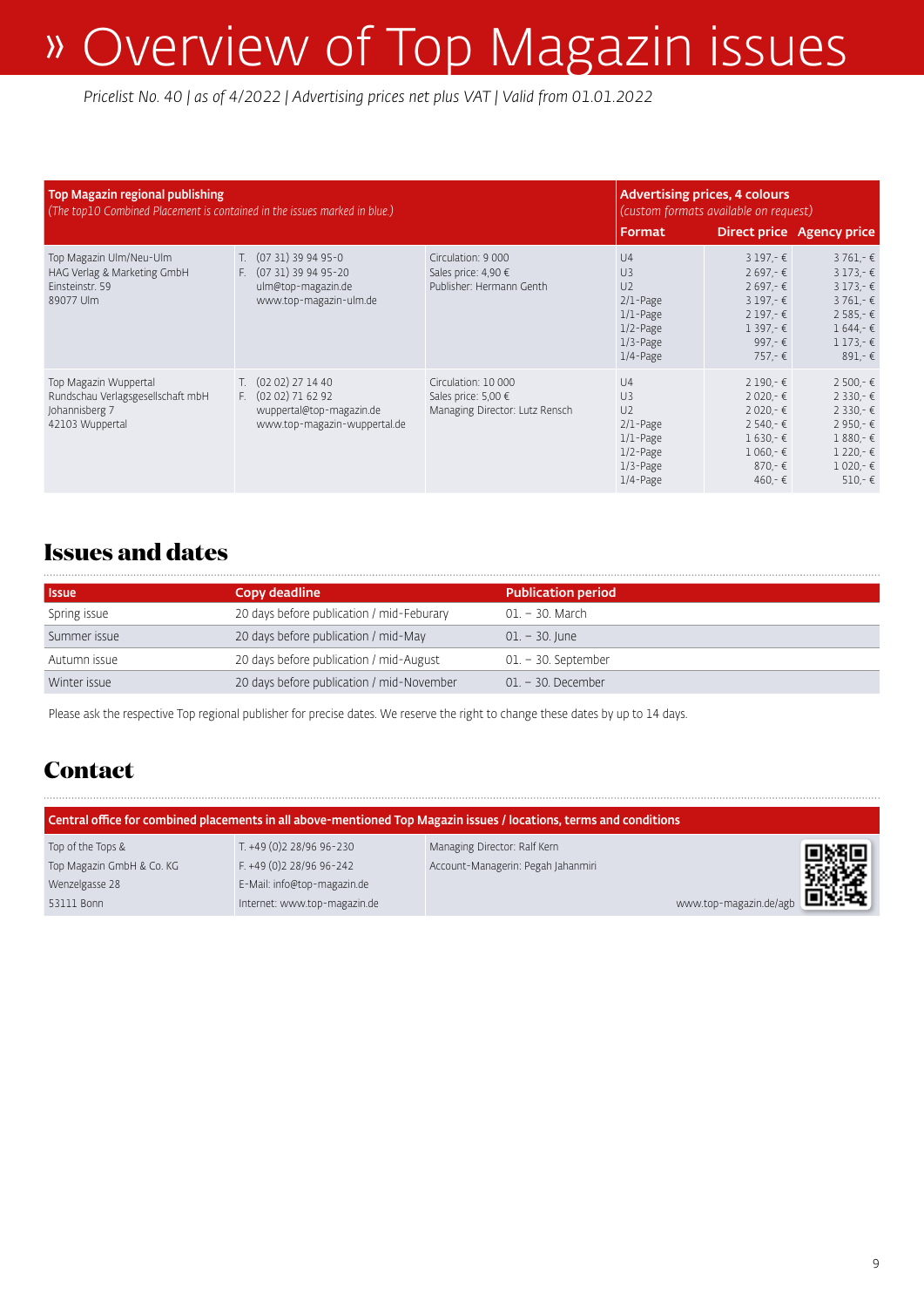# » Top formats

*Formats | Technical details | Payment terms*

*Pricelist No. 40 | as of 4/2022 | Advertising prices net plus VAT | Valid from 01.01.2022*

## **Standard formats**

| Advertisement/PR                                                            | <b>Standard formats</b>                                       |                                   | Cover pages/                                     | Various regional publishers offer cover pages and                                                                                                                                                               |
|-----------------------------------------------------------------------------|---------------------------------------------------------------|-----------------------------------|--------------------------------------------------|-----------------------------------------------------------------------------------------------------------------------------------------------------------------------------------------------------------------|
| 2/1-Page                                                                    | 2/1 Bleed:<br>2/1 Type area:                                  | 436 x 300 mm * **<br>420 x 284 mm | <b>Custom formats</b>                            | custom/text sizes, e.g. must haves, Top Gastro Guide/Top<br>Adressen. The associated formats, prices and specifications<br>are available from the regional publishers.                                          |
| $1/1$ -Page                                                                 | 1/1 Bleed:<br>1/1 Type area:                                  | 218 x 300 mm * **<br>202 x 284 mm | Special<br>publications                          | Top Automobile, Top Cityguides, Top Gesundheit,<br>Top Golf, Top Hochzeit, Top Immobilien, Top Karneval,<br>Top Schützenfest, to name but a few. Please ask the                                                 |
| 1/2-Page                                                                    | 1/2 portrait/Bleed:<br>1/2 portrait/Type area:                | 107 x 300 mm *<br>99 x 300 mm     |                                                  | respective regional publisher for precise dates. We reserve<br>the right to change dates by up to 14 days.                                                                                                      |
| 1/2-Page                                                                    | 1/2 landscape/Bleed:<br>1/2 landscape/Type area: 185 x 135 mm | 218 x 143 mm * **                 | Loose inserts<br><b>Bound inserts</b><br>Tip-ins | Up to 50 g, largest format 210 x 297 mm (DIN A4)<br>Up to 4 pages, untrimmed format 224 x 309 mm<br>Up to 50 g, largest format 148 x 210 mm (DIN A5)<br>(calculated in each case per thousand plus any handling |
| 1/3-Page                                                                    | 1/3 portrait/Bleed:<br>1/3 portrait/Type area: 67 x 284 mm    | 75 x 300 mm<br>$\frac{1}{2}$      |                                                  | charge, prices available from regional publisher)                                                                                                                                                               |
|                                                                             |                                                               |                                   | <b>Technical details</b>                         | Magazine format: 218 x 300 mm                                                                                                                                                                                   |
| 1/3-Page                                                                    | 1/3 landscape/Bleed:<br>1/3 landscape/Type area: 185 x 92 mm  | 218 x 100 mm * **                 |                                                  | Print: sheet-/web-fed offset (Euroscale, resolution 80 L/cm)<br>PU perfect binding                                                                                                                              |
|                                                                             |                                                               |                                   | Copy                                             | The advertisement prices presuppose the supply of                                                                                                                                                               |
| 1/4-Page                                                                    | 1/4 portrait/Type area: 90,5 x 135 mm                         |                                   |                                                  | printable PDF files (X4 standard) with true-colour pre-<br>press proofs (images at least 300 dpi).                                                                                                              |
|                                                                             |                                                               |                                   | Production/                                      | Please ask the respective regional publisher for                                                                                                                                                                |
| Plus 3 mm trimming on all sides<br>(risk of masking due to perfect binding) | Texts with at least 10 mm margin on the gutter side           |                                   | graphics                                         | contact details.                                                                                                                                                                                                |
|                                                                             |                                                               |                                   | Data transfer                                    | By email or subject to agreement with respective regional<br>publisher (for addresses, see "Overview of Top Magazin<br>issues").                                                                                |

### **Combinations | Discounts | Payment terms**

### Advertisement design/subsequent exploitation

The design of the advertisement/PR is handled free of charge by the publisher. In the event of subsequent exploitation of these advertisements/PR (e.g. printing in third-party magazine), the following lump-sum fees are charged:

- 1/4 Page € 290,–
- 1/3 Page € 390,-
- 1/2 Page € 490,–
- 1/1 Page € 590,–
- 2/1 Page € 790,-

### Agency reduction

Against proof of agency status, agencies receive a 15% reduction on the agency price (agency invoiced directly).

### **Discount**

Multiple placements/advertisement combinations with different Top regional issues are possible. Give your advertising a sharper edge by carefully selecting your Top Magazin locations.

Quantity discount per year (not applicable to customized placement formats)

| And in distribution in the mode continue to polit |         |
|---------------------------------------------------|---------|
| 8 placements upwards                              | 20%     |
| 6 placements upwards                              | 15%     |
| 4 placements upwards                              | 10%     |
| 2 placements upwards                              | %<br>5. |

An individual price reduction is calculated from 9 placements upwards.

#### Payment terms

Usually ten days after publication date / on receipt / of the invoice without deduction. For advance payments or direct debits, we grant a 3% cash discount until 14 days before publication date.

### Placement surcharge

Placement requests (e.g. on page 3) on which the placement order depends incur a placement surcharge of 15 % on the advertisement price.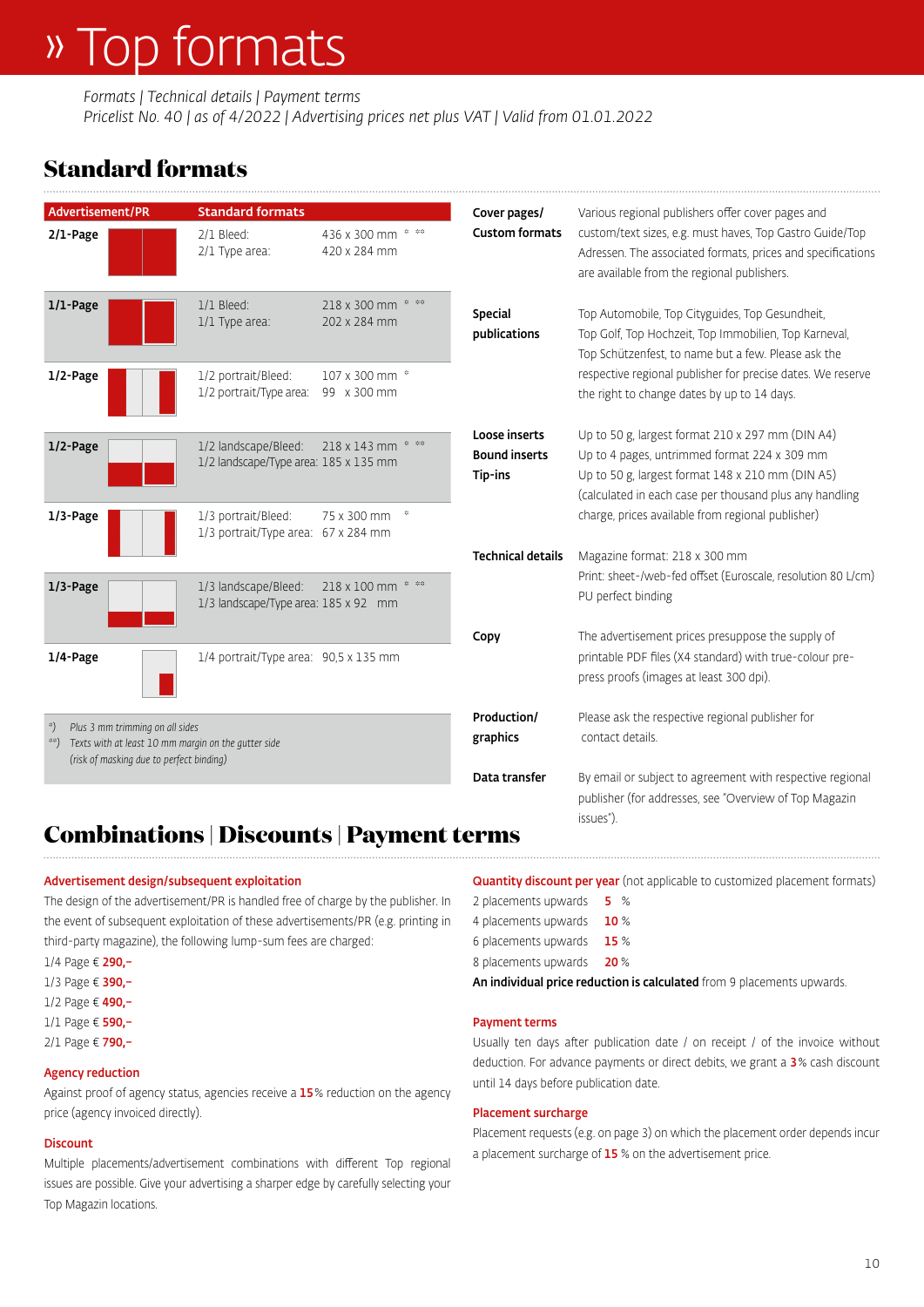# » Top Online (national)

*Formats | Prices | Technical details Pricelist No. 40 | as of 4/2022 | Advertising prices net plus VAT | Valid from 01.01.2022*

## **Advertising opportunities**

Our Top online portal www.top-magazin.de has high-quality and extensive regional and national content. In this setting you can additionally present your advertising banners / PR reports. Online placements / Instagram are possible not only in combination with print bookings but also separately.

### Data requirements

Banner / PR article

High-resolution print PDF (including copy and images), at least 300 dpi

| Sponsored article / editorial article                   |            | <b>Price</b> | Agency-price          |
|---------------------------------------------------------|------------|--------------|-----------------------|
| PR reports for 1 month                                  | $\epsilon$ | $390 -$      | €<br>$455 -$          |
| PR package (5:4 different contributions)<br>for 1 month |            | € 1560.-     | € 1835.-              |
| Placements in other sections<br>for 1 month             |            | € 195.-      | $\epsilon$<br>$225 -$ |
| Once-only renewal<br>(from the 2nd month for 12 months) |            | € 240.-      | €<br>$280 -$          |

Sponsored articles (PR) are published in the desired sections, thus making them easier to find.

| <b>Interstitials</b>           |  |                 | Price Agency-price |                  |
|--------------------------------|--|-----------------|--------------------|------------------|
| Interstitial for one month     |  | € 190.-         |                    | € 220.-          |
| Renewal per month / subject to |  | $\epsilon$ 95.- |                    | $\epsilon$ 110.- |
| availability                   |  |                 |                    |                  |

Interstitials are possible on the start page and all section pages (2x between the article teasers).

| Start page                       | <mark>top</mark> magazin                                                |
|----------------------------------|-------------------------------------------------------------------------|
| Slider                           | Mini Fotodrucker für unterwegs – praktisch für die Handtasche $\bullet$ |
| <b>Billboard</b><br>banner (Ads) |                                                                         |
| 1170 x 270 px                    |                                                                         |
| Freelance<br>journalism          | <b>Hotel</b>                                                            |
| Interstitial (Ads)               |                                                                         |
| 690 x 125 px                     |                                                                         |
|                                  |                                                                         |
| Editorial selection              |                                                                         |
|                                  | <b>AUSWA</b>                                                            |
|                                  |                                                                         |
|                                  |                                                                         |

| <b>Banner</b>                                  |   | <b>Price</b> | Agency-price |
|------------------------------------------------|---|--------------|--------------|
| Billboard banner for 1 month                   | € | $990 -$      | € 1160,-     |
| Renewal<br>per month / subject to availability | € | $445 -$      | €<br>$520 -$ |
| Top partner banner for 1 month                 | € | $290 -$      | €<br>$340 -$ |
| Placement in other section                     | € | $145 -$      | €<br>$170 -$ |
| Renewal                                        | € | $145 -$      | €<br>170.-   |
| per month / subject to availability            |   |              |              |

Different-sized banners can be booked. A billboard banner is conspicuously displayed on the national start page, below the slider. The Top partner banner is located on the start page as well as on each section page.

| <b>Instagram</b> |                 | Price Agency-price |  |
|------------------|-----------------|--------------------|--|
| Post             | $\epsilon$ 90.- | $\epsilon$ 105.-   |  |
| Story            | € 190,-         | € 220,-            |  |
|                  |                 |                    |  |

| <b>BAS LIFESTEED WARREN</b><br>FEE BIE ATEIFE<br>topmagazin<br>Tompik High Lifets Boos Miles Indet Cabe Cable Inch Sed<br><b>College College College</b><br><b>WELLNESS</b>                                                                                                                                                                                                                                                                                                                              | PERSONAL A LONGISLACIAT A ASENE A MARIN A STAND A P<br>- Set über 35 Jahren<br>erfolgreich auf dem Harlitt<br>- Buildeawell fast 43<br>Top Regionalsuspiter<br>Gesamtauflage rund<br>490.000 Expl. pro Quartal<br>$\circ$                        | Thematically<br>related section<br>pages |
|----------------------------------------------------------------------------------------------------------------------------------------------------------------------------------------------------------------------------------------------------------------------------------------------------------------------------------------------------------------------------------------------------------------------------------------------------------------------------------------------------------|--------------------------------------------------------------------------------------------------------------------------------------------------------------------------------------------------------------------------------------------------|------------------------------------------|
| Restruction der Feschen<br>Magaratorn: Was sich anyt Ander/<br>True Olaswids of a Für Phopotentia frige and item<br>leater, dieses unacheinbare Gewebe, das sich<br>beral in unanem Körper befindet, lat schun<br>Angehörigen gibt es seit dem 1. Januar 2017<br>inja Arbeitsprinkt der manuallen Medizin.<br>empt wichtige Neuerungen.                                                                                                                                                                  | <b>Little Date</b><br>Vetsphethea.<br>Schön und gut? Unthageergebnisse zum Thama<br>Returksametra<br>Relunksemetik wird immer beliefter - nicht nur<br>Frauer and dix Zelgrupps, sendern auch<br><b>Highlight</b>                                |                                          |
| 5. Du Chiliga: So rettet man aines Rest<br>Welmachtsgemütlichkeit via raue Jahr<br><b>Exhibits- und Winterdeke unbereiher</b><br>ot letzerer ikest sich die Gemütlichkeit jestech bis März<br>peter, Elen [.]<br>ma .<br>Der Herbstimpdigkeit und dem Winterblues brogen. Fit<br>by Summar waren wir moch abdis und halten aus<br>Scrippertyx gallered und Nechnistlege im Freibed verbracht, In-<br>Ber durchter Jahresand jedoch Gulf alles langsamer, ein Kirken<br>yre mode and solitage (-)<br>make |                                                                                                                                                                                                                                                  | Top                                      |
| <b>Number Red Sedana</b><br>The Bostersee + Desponserier Artikel + Viel artistier muse<br>jean, de la argot sun kan Smus. Doct at won drawn<br>Burnout und Depressor? "Streamhrantungen werden Neufig<br>Is spit sriannt und behandelt" zug Dr. mail: Gehand Schei<br>$\overline{1}$<br>mate.                                                                                                                                                                                                            |                                                                                                                                                                                                                                                  | partner-banner<br>(Ads)                  |
| cultimathopade for Dreadhaere in Sankt Augustin<br>Top Bonn a desponsement dirtikel a flast jeder fürthe Patient in<br>Jim traderorthoppdischen Praxis im medizimischen<br>remorgangements in adentity for any 19 Jahre art.<br>Networkingen van Kheller und Zahnen and keine St<br>te Enacheren []<br>mate                                                                                                                                                                                              |                                                                                                                                                                                                                                                  | 473 x 600 px<br>Most-read                |
| Tea Benuf Hitrakustiken'in<br>Top Neuro + Desponserter Artikel + "Hiliganitie verkauft<br>and in keiner Weise dem Berufsteld des Hörstkust-kers.<br>perecht, Dass draws Berufished and risk modernater<br>Rechnologie, Sozal kompetenz und besten.<br>Zukunfleperspektiven zu []<br>mehr                                                                                                                                                                                                                 | serier in that +<br><b><i><u>Indicate Bad Sevinau</u></i></b><br><b>Consensator Arthur +</b><br>Kelerarthopide für Brauchasne in Sanke<br>Desponse/lar Arthur +                                                                                  | articles<br>(ranking)                    |
| andbuttren Dysfuntion: eine Störung des<br><b>BASINETS</b><br>Tep Karlanuha + Gesponsentar Antikal + Kolikansolinirani isl an<br>By reforefactor Volumers/Mater, Be view Netwood<br>Perspierer Árats militerweite Börungen des Kausystems als<br>administreteiningenden Austiteer. Wir sprachen mit (in, med.<br>1.1<br>nati .                                                                                                                                                                           | Tree Benuf Hitrakustiker/in<br>Desponsantar Artikel +<br>Osniamentituikren Darfunktion, eine<br>Störung des Keuspilerte<br><b>Department of Articles'</b><br>Ownerweitsären Busfunktion: eine<br>Stänung des Kauspalerie<br>Cooperactor Intimity |                                          |